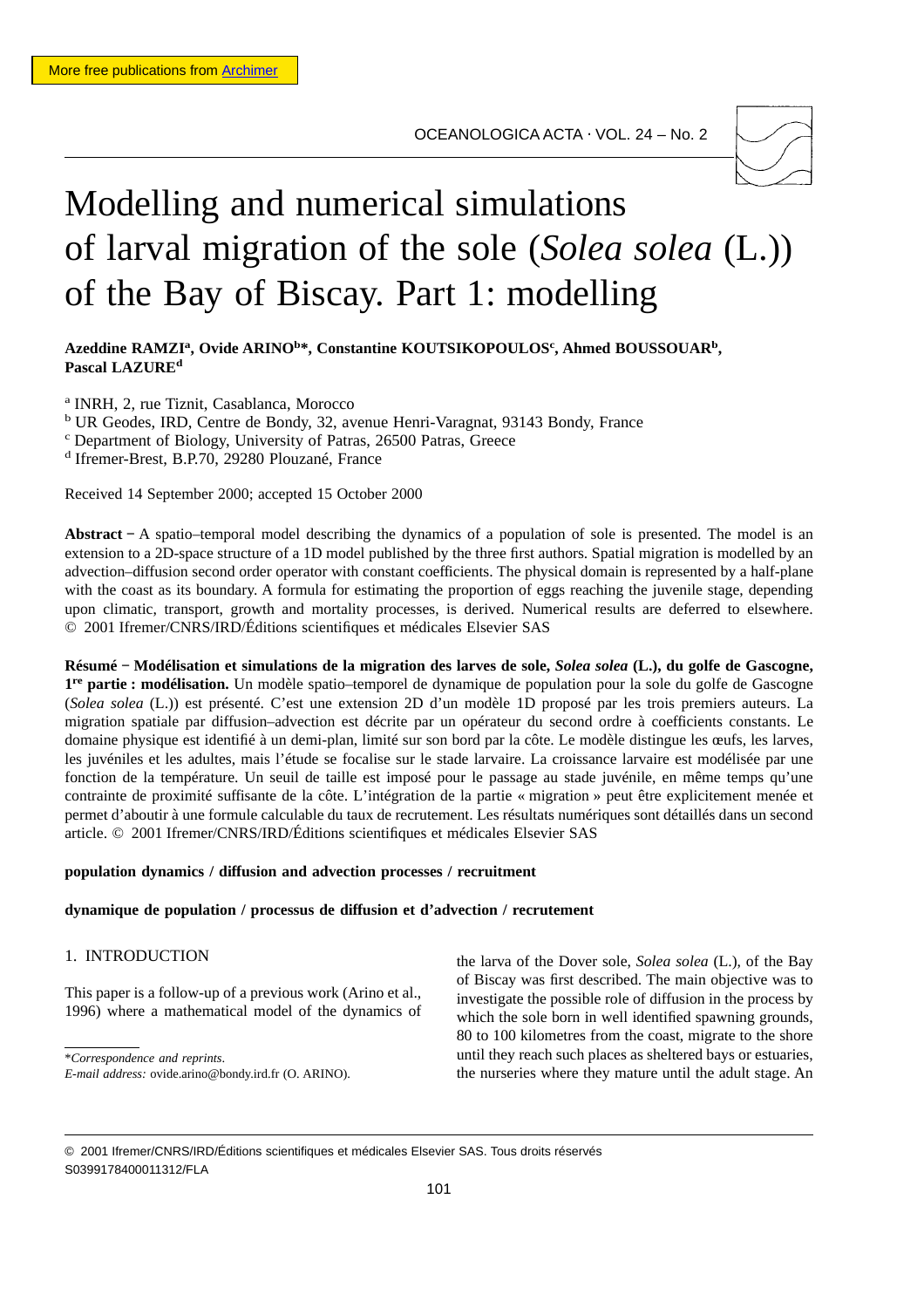excellent presentation of a variety of ways diffusion acts in biological and ecological phenomena is made in the classic (Okubo, 1980). The model considered is onedimensional in space, the spatial variable being roughly the distance to the coast. The model consists of three equations, for the larval, the juvenile and the adult stage respectively. In each stage, the age within the stage is another structuring variable. The egg stage is treated as an input. Larval growth is modelled as a function of the daily average temperature with a threshold size regulating the completion of the metamorphosis of the larvae into flatfish and their passing into the juvenile stage.

In the present work we deal with a two-dimensional model for the sole. The model is roughly built on the same principles as in Arino et al. (1996), with the non-trivial complication introduced by the fact that we are working in two dimensions and also in that we are using no-flux boundary conditions instead of the zeropopulation boundary conditions. The main purpose of the present work is the calculation of the spatio–temporal evolution of larva distribution and an estimate of the proportion of spawned eggs reaching the juvenile phase at a given time. A formula estimating the recruitment rate of larvae depending upon various biotic and abiotic parameters of the model is established (section 4.1). Numerical simulations are presented in another paper.

The organization of the paper is as follows. Section two introduces our model. Section three is devoted to solving the equations. Mathematical aspects have been reduced to a minimum, essentially to a rigorous description of the formulae. It is also assumed that the equation describing the movement of the larvae has constant coefficients, and the domain where they move is a half-plane,  $[0, +\infty[ \times \mathbb{R}$ . Section four is the main part of the work; it is devoted to estimating the recruitment rate in the juvenile stage. Recruitment is understood here as the arrival in a given stage. In this work, arrival in the juvenile stage is understood as initiation of metamorphosis and is concluded in terms of a threshold size to be reached by the larva. A formula for the recruitment rate is first established; then, estimates of the main parameters or functions entering the definition of the formula are obtained. The formula is based on two principal ingredients:  $a_*(s)$ , the age of recruitment for larvae in the juvenile stage at time *t*, and the migration parameters, *K* and *u*. The fact that *a*\* is a function of time only is a direct consequence of the simplifying assumption made about the size growth rate, modelled as a function of the

average temperature only. The function  $a_*(t)$  is expressed in terms of the development period from the egg to the juvenile stage, a function of the temperature determined in laboratory experiment (Fonds, 1979) see also; Amara et al. (1993) for some field data. We will also consider the function  $a_*(s)$ ; the age at recruitment as a function of the birth date. It is shown that under some assumptions which allow the approximation of the movement as purely Gaussian, it is possible to relate the parameters *K* and *u* to the mean value and the variance of the spatial distribution of the concentration of the larvae, expressed as the ratio of the actual density of larvae of a same age and space cohort to the density of the patch of eggs from which the cohort originates. The final section, section five, discusses amply the conditions and the body of hypotheses which underlie the work, and the perspectives brought up by recent experimental as well as field findings, to conclude on the possible significance of our work within this new context and on its prospective future development.

# 2. THE MODEL

The problem is formulated in a region of the ocean surface enclosing in its interior the spawning grounds and the nurseries. For simplicity, we assume vertical homogeneity (as a result of averaging over the water column) and also that the coast is rectilinear. This makes possible to arrive at tractable formulae.

# **2.1. State variables**

Two variables are considered for space parameterisation:

 $x<sub>1</sub>$  represents the direction perpendicular to the coast and measures the distance to the coast,  $x_1 \in [0, +\infty)$ .

 $x<sub>2</sub>$  represents the direction parallel to the coast and measures the distance to the origin arbitrarily chosen on the coast.

 $\Omega_i$ , *i* = 1, 2, ..., *I*<sub> $\Omega$ </sub> denotes the spawning areas, supposed subdivided into disjoint patches  $(D_i, i = 1, 2, ..., I_D$  denotes the nursery areas, similarly subdivided into disjoint patches respectively). Let  $\Omega = \bigcup_{i=1}^{I_{\Omega}} \Omega_i$  and  $D = \bigcup_{i=1}^{I_D} I_{\Omega_i}$ *Di* .

At a given time *t*, we denote by:  $L(a, t, x_1, x_2)$ , *J*( $a, t, x_1, x_2$ ) and *M*( $a, t, x_1, x_2$ ): (respectively) the lar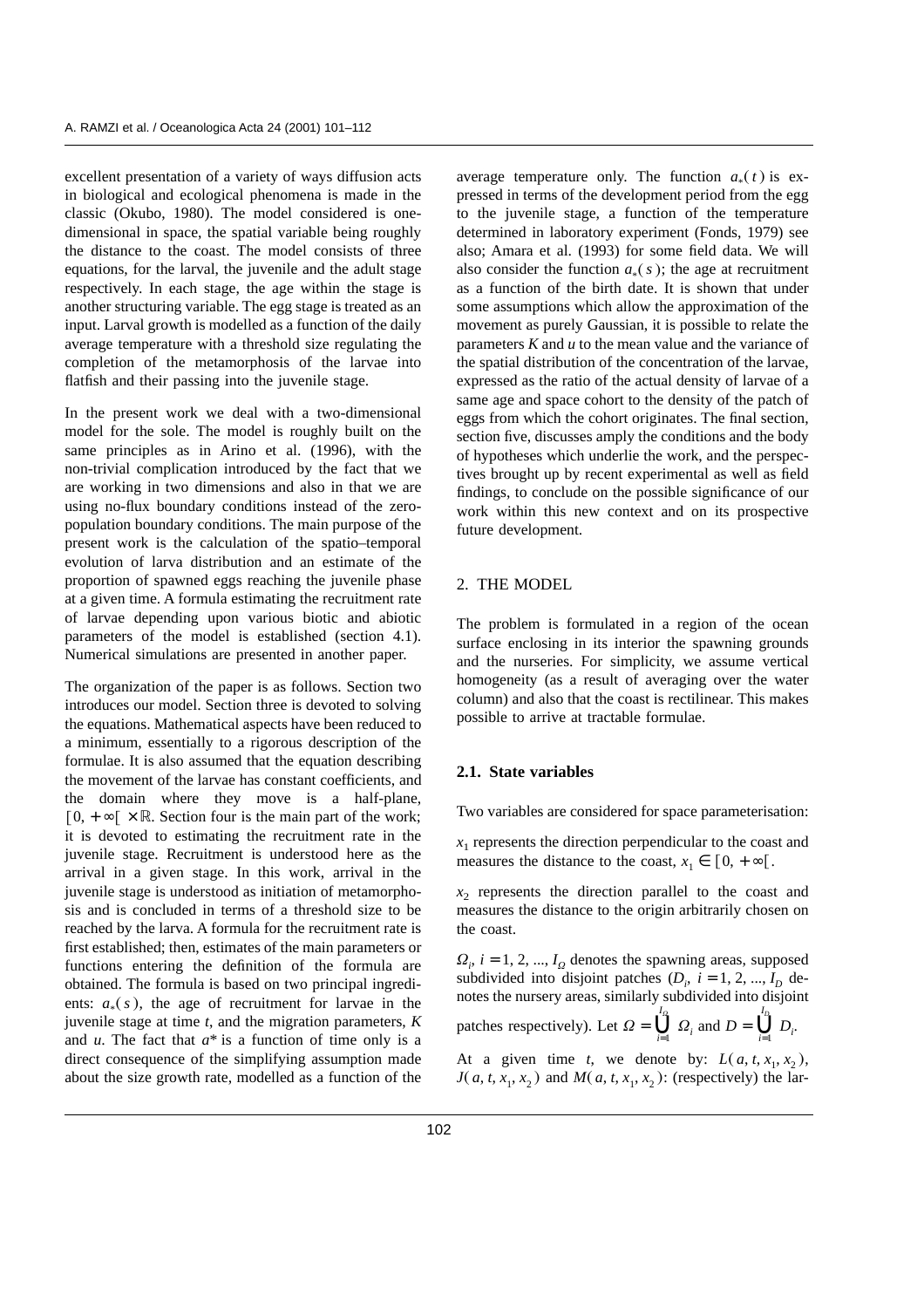val, juvenile and adult density with respect to age and position,  $B(t, x_1, x_2)$ : the egg spawning rate density.

The function *B* links the mature and larva compartments via the birth equation (1).

#### **2.2. Model equations**

In general, the observed phenomena are almost identically reproduced each year. Time is counted in fractions of a year and, in a given year, initialised at the first of January. Spawning occurs in a period of the year represented by a time interval  $[p_1, p_2]$ ,  $(0 < p_1 < p_2 < 1)$ .

# *2.2.1. Equation of reproduction*

The reproduction period covers approximately three months starting from mid-January to mid-April, a period during which adult females spawn gradually. A few days after being spawned, eggs hatch giving birth to larvae. Egg mortality is presumably very high. The egg production equation is given by:

$$
B(t, x_1, x_2) = \int_{a_{\min}}^{a_{\max}} \beta(a, t, x_1, x_2) e(a) M(a, t, x_1, x_2) da
$$
 (1)

 $\beta$ (*a*, *t*, *x*<sub>1</sub>, *x*<sub>2</sub>) is the proportion of adult individuals aged *a* participating in the reproduction at time *t* and location  $(x_1, x_2)$ . The function  $\beta$  is equal to zero outside of both the reproduction period and the spawning grounds. *e*(*a*) is the egg number average produced per time unit, per adult female aged *a*.

 $a_{\text{min}}$  and  $a_{\text{max}}$  denote respectively the minimum and maximum age of reproduction.

#### *2.2.2. Larvae dynamics*

#### *2.2.2.1. Larval growth equation*

The growth of larvae is described as a function of the temperature. If  $w(a, t)$  is the length at a time *t* of a larva aged  $a, t \ge a$ , then its evolution is modeled according to the equation:

$$
\left(\frac{\partial}{\partial a} + \frac{\partial}{\partial t}\right) w(a, t) = \tilde{f}(t) g(w(a, t)) \tag{2}
$$

where  $\tilde{f}(t) = f(T(t))$ ,  $T(t)$  is the temperature at a time *t*. *f* and *g* are positive continuous functions.

Integrating equation (2) along the 'characteristic lines', we obtain:

$$
w(a,t) = w_0 + \int_{t-a}^{t} \tilde{f}(s) g(w(s-(t-a),s)) ds, (t \ge a)
$$

where  $w_0$  is the size at birth.

We assume that the recruitment in the juvenile stage is subject to reaching a threshold size *w*\* (Amara and Lagardère, 1995). What we consider here is not really the beginning of the juvenile stage, but rather the initiation of metamorphosis, that is to say, the transformation of the larva from a round fish into a flatfish. The possible role of this transformation as regulating the recruitment is discussed in (Amara et al., 2000): experimental evidence, notably regarding to the nutritional condition of metamorphosing larvae, seems to indicate that this period is not such a crucial one. The model we describe does not counteract the above-mentioned evidence. No increased mortality is attached to the period when *w* is near *w*\*: We denote as  $a^*(t)$  the function that determines uniquely the value of *a* satisfying the condition:

$$
w(a^*(t),t) = w^*
$$
 (3)

 $a^*(t)$  is the age at metamorphosis of a larva recruited in the juvenile stage at time *t*. Size was used instead of weight because it is a more reliable, less fluctuating, data than weight. Weight should reflect a balance of the food eaten and the energy consumed in various respects: in searching food, in body maintenance, excretion of unused substances, etc. Finally, very often, data in the literature relating the stage to a certain global feature of an individual use length as the distinctive feature (Koutsikopoulos et al., 1991; Horwood, 1993). The threshold size is the average size at the beginning of metamorphosis.

#### *2.2.2.2. Transport of larvae*

During the pelagic phase, eggs and larvae are considered passive and are submitted to both mortality and water movement effects. Their displacement has two components: a diffusive component and an advective component, which are related to winds and marine currents. Then the dynamics of larvae are described by a Lotka–Von Foerster type model:

$$
\left(\frac{\partial}{\partial a} + \frac{\partial}{\partial t}\right) L(a, t, x_1, x_2) = \nabla \cdot \left[K\nabla L(a, t, x_1, x_2)\right] \n- \nabla \cdot (uL(a, t, x_1, x_2)) - \mu_L(a) L(a, t, x_1, x_2), \na < a^*(t)
$$
\n(4)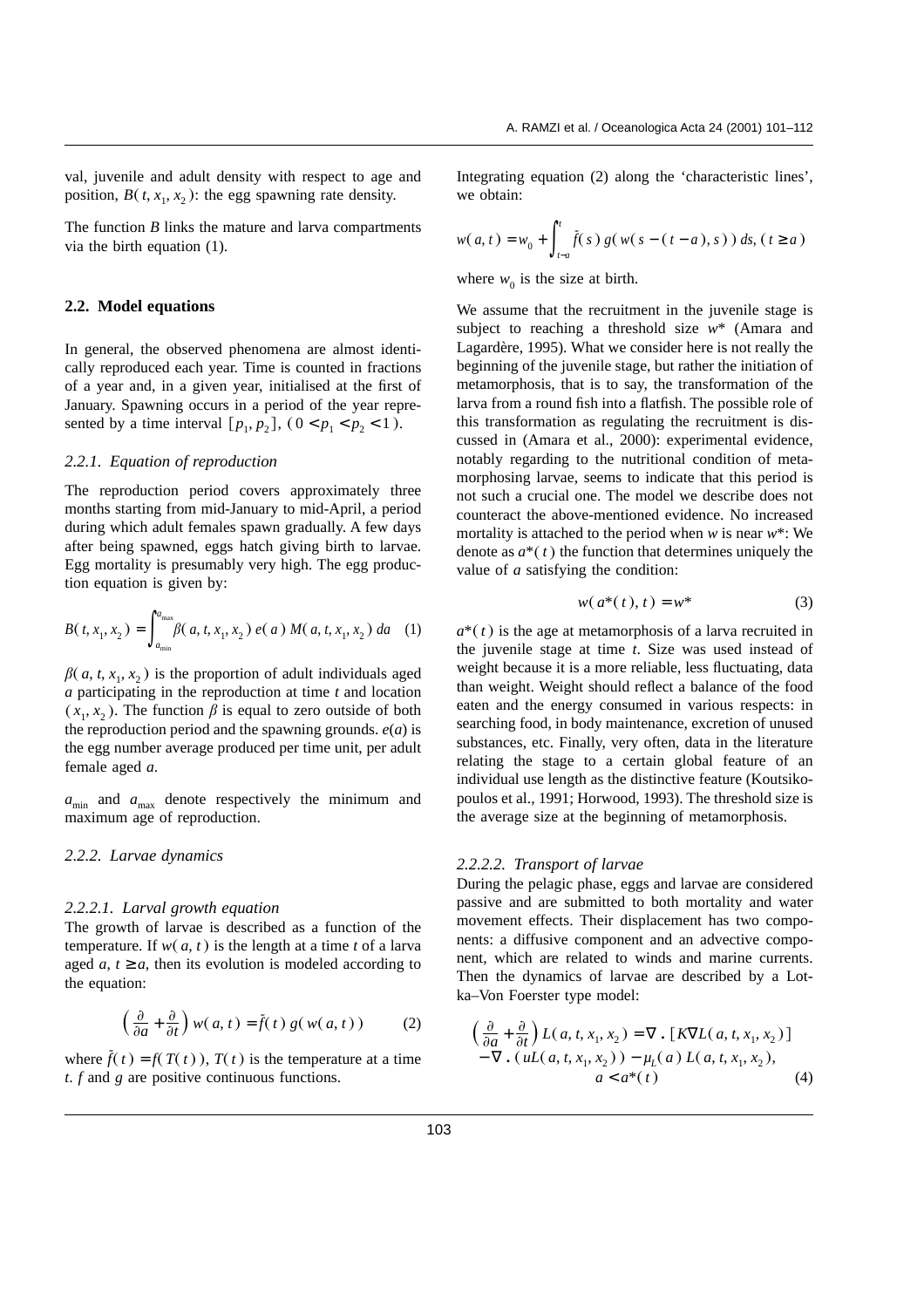with the following boundary conditions:

$$
L(0, t, x_1, x_2) = B(t, x_1, x_2);
$$
 (5)  

$$
L(a, i, x_1, x_2) = 0 \text{ for } i = 1, 2, ...
$$

and

$$
(-K\nabla L + uL) \cdot \vec{\eta} = 0
$$
 on the boundary (6)

 $\nabla = \Bigg($  $\partial$  $\partial x_1$  $\partial$  $\frac{\partial x_1}{\partial x_2}$  and the notation  $\nabla \cdot v$  denotes the divergence of *v*.

 $K = (k_{ij})_{i,j=1,2}$  is a symmetric positive definite matrix.

The quantity  $\int_{\mathcal{R}} \nabla \cdot [-K\nabla L(a, t, x_1, x_2)] dx_1 dx_2$  represents the larva flux due to diffusion through the boundary of any given region  $\mathcal{R}$ . In fact, according to Fick's law, the flux vector is equal to  $-K\nabla L$  and its divergence integrated over any region gives the flux through the boundary of this region (Green–Stokes' formula).

 *is the velocity vector of marine currents (all compo*nents included: winds, tidal currents, etc.) and it is assumed to be averaged throughout the period of the larval stage.

 $\mu_L(a)$  is the age specific rate mortality from which we deduce the survival probability up to age *a*:

$$
S_L(a) = \exp\left(-\int_0^a \mu_L(s) \, ds\right) \tag{7}
$$

The equation ' $L(a, i, x_1, x_2) = 0$ ' reflects the fact that time was initialised on the first of January of a referential year, 'the year zero', and it is supposed that there is no larva alive at the beginning of each year. This hypothesis requires supplementary conditions on larval mortality and we admit that larvae cannot survive as larvae beyond their year of birth. Then, there is a maximum age that larvae should not reach, denoted  $\bar{a}_L$  and satisfying the following singular condition:

$$
\int_0^{\bar{a}_L} \mu_L(s) \, ds = +\infty \text{ and } \int_0^a \mu_L(s) \, ds < +\infty
$$
\nfor every  $0 < a < \bar{a}_L$ 

\n(8)

Given that reproduction occupies the period  $[p_1, p_2]$  of each year, individuals born at time  $p_2$  should not survive up to the beginning of the following year. Then, the following condition:

$$
\int_0^{1-p_2} \mu_L(s) \, ds = +\infty \tag{9}
$$

must be satisfied. Taking (8) into account, the following condition should be checked:

$$
\bar{a}_L \le 1 - p_2 \tag{10}
$$

The boundary condition  $(-K\nabla L + uL) \cdot \vec{\eta} = 0$  in (5), expresses that there is no fish flux through the limits between the sea and the land, where  $\overrightarrow{\eta}$  is the normal vector to the coast. This condition should be satisfied at all fish stages and particularly for larvae:

$$
- k_{11} \frac{\partial}{\partial x_1} L(a, t, 0, x_2) - k_{12} \frac{\partial}{\partial x_2} L(a, t, 0, x_2) + u_1 L(a, t, 0, x_2) = 0 \quad (11)
$$

#### *2.2.3. Dynamics of juveniles*

The juvenile stage is supposed to start when larvae reach the threshold size *w*\* related to their metamorphosis. We assume that only those whose metamorphosis occurs inside the nurseries are recruited in this stage. This assumption is in agreement with repeated observations reported for example in (Koutsikopoulos et al., 1991) showing that few juveniles were caught out of the nurseries.

The newly recruited juveniles remain in the nurseries, for a period of approximately two years, moving to estuaries in summer towards bays in winter, with a tendency more and more pronounced towards deeper zones. The recruitment of juveniles in nurseries at a time *t*, when it effectively occurs, is quantified by the entry rate density:

$$
J(0, t, x_1, x_2) = (1 - (a^*)'(t)) L(a^*(t), t, x_1, x_2) \chi_D
$$
  
(x\_1, x\_2) (12)

where the function  $\chi_D$  is such that:

$$
\chi_D(x_1, x_2) = \begin{cases} 1 & \text{for } (x_1, x_2) \in D \\ 0 & \text{otherwise} \end{cases}
$$

We assume that the displacements of juveniles in the nurseries have no influence on the demography. As a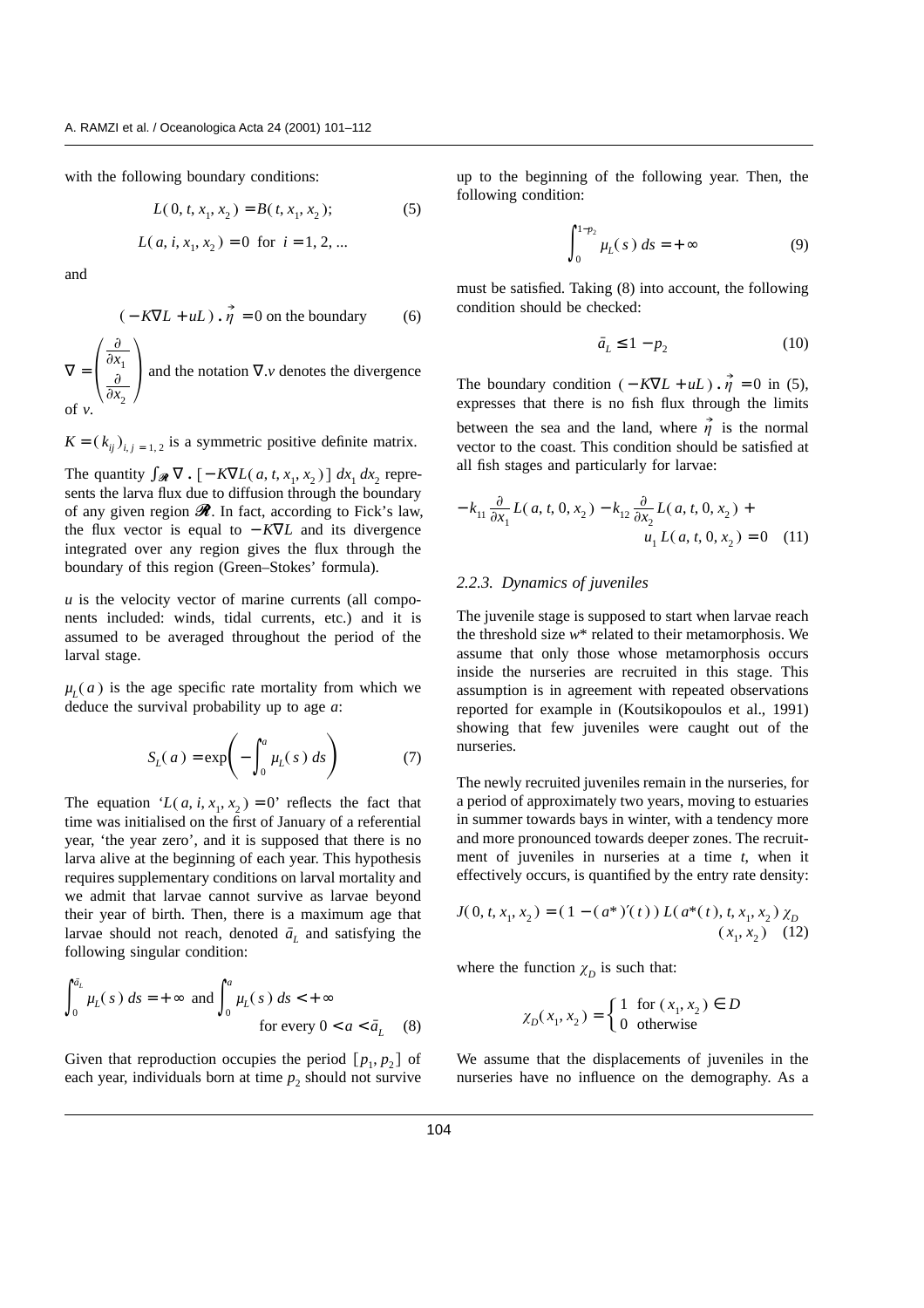consequence, the spatial distribution is supposed to be uniform, and is given by the following averaged expression:

$$
J(0, t) = \frac{\left[1 - \left(a^*\right)'(t)\right]}{A(D)} \int_D L(a^*(t), x_1, x_2) \, dx_1 \, dx_2 \, (13)
$$

where *A*(*D*) is the whole surface of the nurseries *D* and *J*(0, *t*) represents the instantaneous flux per surface unit of larvae entering the juvenile stage at time *t* per unit time. The relationship (13) can be stated, as in (Arino et al. 1996), by establishing a balance of exchanges between the larval and juvenile compartments.

Consequently, the equation for the juveniles is reduced to an age-structured one, only accounting for the ageing and mortality processes, and reads:

$$
\begin{cases}\n\left(\frac{\partial}{\partial a} + \frac{\partial}{\partial t}\right) J(a, t) = -\mu_j(a) J(a, t) \\
J(a, 0) = J_0(a); t > 0, 0 < a < 2\n\end{cases}
$$
\n(14)

where  $J_0$  is the initial juvenile distribution at year 0. The equation is completed by formula (13) which gives the boundary condition at age  $a = 0$ .

The description of the dynamics of adults is skipped.

# 3. SOLVING OF THE MODEL EQUATIONS

The whole system is composed of three equations satisfied respectively by *L* and *J*; with initial and boundary conditions. We restrict our attention to two: (4), (5), (6) for *L* and (12), (14) for *J*:

#### **3.1. Solving the equation for the larvae**

The solving of equation (4) can be accomplished in two steps: 1) the equation with the right hand-side restricted to the diffusion term and boundary condition (6) is considered first: a parabolic equation, with constant coefficients, on a half-plane can be solved explicitly, using an extended version of the reflection method. In this step, the transport is cancelled,  $u = 0$ . 2) Coming back to the general case,  $u \neq 0$ , the first order expression in the right hand-side of (4) can be absorbed by a change of the unknown *L* to  $\overline{L}$  given by:

$$
\bar{L}(a, t, X) = \exp\left(-\frac{u^{\mathrm{T}} K^{-1} X}{2}\right) L(a, t, x)
$$

A brief explanation of the reflection method is as follows: given a solution *L* of equation (4); the goal is to extend it into a solution of the same principal equation on the whole plane. If this can be done, the extended solution can be computed in terms of the initial value, using the Fourier transform on  $\mathbb{R}^2$ . It is indeed possible to determine such an extension, using a transformation of the plane into itself, which maps the positive half-plane  $x_1 > 0$  onto the negative one,  $x_1 < 0$ . The matrix of the transformation is:

$$
T = T^{-1} = \begin{bmatrix} -1 & 0 \\ -2\frac{k_{12}}{k_{11}} & 1 \end{bmatrix}
$$
 (15)

For the sake of conciseness, the following notations are adopted:  $X = (x_1, x_2)^T$  and  $\tilde{X} = TX$ , where  $T$  denotes the transpose operator. As usual,  $K^{-1}$  denotes the inverse of matrix  $K$  and  $det(K)$  its determinant. Note that  $T^{\mathrm{T}} K^{-1} T = K^{-1}$ .

#### *3.1.1. Case (u = 0)*

We use the method of lines (Webb, 1985) to reduce the study to age-cohorts; that is to say, we follow the larvae born at a same given moment. For these larvae, time and age are related as follows:  $t = t_0 + a$ , where  $t_0$  is the birth date; so, one can substitute  $t_0 + a$  for *t* in the equation, thus keeping only one time variable. The physical domain is considered a half-plane, with  $x_1 = 0$  as a boundary. This, of course, is a simplification, justified by the size of the domain: it allows to us to obtain explicit formulae in the same way as was done in (Arino et al., 1996). The boundary condition reduces to:

$$
\left(k_{11} \frac{\partial L}{\partial x_1} + k_{12} \frac{\partial L}{\partial x_2}\right)(a, t, 0, x_2) = 0
$$

The solution can be explicitly written as follows:

$$
L(a, t, X) = S_L(a) \int_{[0, +\infty[ \times \mathbb{R}]} k_L(a, X, Y) B(t - a, Y) dY,
$$
  
for  $t > a$  (16)

where  $S_L$  is the larva survival function (7), and:

$$
k_L(s, X, Y) = \frac{1}{4\pi \sqrt{\det(K)}}\n[\exp(-H(s, X - Y)) + \exp(-H(s, \tilde{X} - Y))]
$$
(17)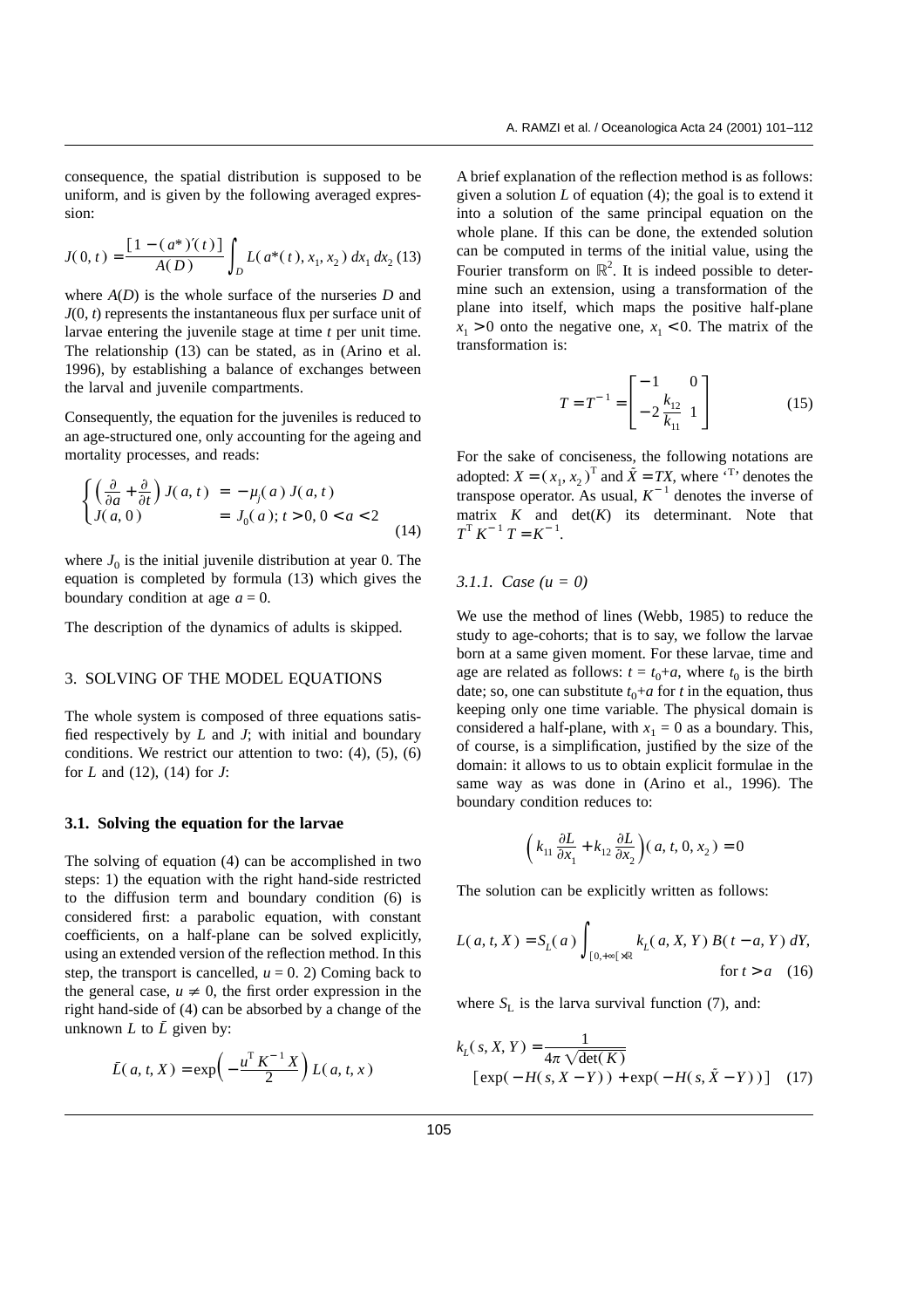with

$$
H(s, X) = \frac{X^{T} K^{-1} X}{4s}
$$
 (18)

It should be noted that this formula is valid only for  $a < a^*(t)$ , where  $a^*(t)$  is given by (3). Relationship (16) is interpreted as follows: larvae of age *a* occupying the position *X* at time *t*, are those among larvae born at time *t–a*, whose density is *B*(*t–a*, *Y*), which have survived up to age *a* with survival probability  $S_l(a)$ ; and which have transited from birth position *Y* to the actual position *X*. The function  $k_l(a, X, Y)$  gives the transition probability, during a period of time equal to *a*, of movement from a position *Y* to a position *X*.

3.1.2. Case 
$$
(u \neq 0)
$$

We return to the first case by substituting the function *L* to *L* as explained above. Straightforward computations lead to the following expression for *L*:

$$
L(a, t, X) = S_L(a) \int_{\Omega} k_L(a, X, Y; u) B(t - a, Y) dY,
$$
  
for  $t > a$  (19)

where

$$
k_L(a, X, Y; u) = \exp\left(-\frac{u^T K^{-1} u}{4} a\right)
$$
  
 
$$
\exp\left(\frac{1}{2} u^T K^{-1} (X - Y)\right) k_L(a, X, Y) \quad (20)
$$

#### **3.2. Solving of the equation for the juveniles**

According to (12):

$$
J(0, t, X) = (1 - (a^*)'(t)) L(a^*(t), t, X) \text{ for } X \text{ in } D
$$

The expression of *L* is given in (19).

Using the method of lines, (14) leads to the following expression:

$$
J(a, t, X) = \begin{cases} \frac{S_j(a)}{S_j(a-t)} J_0(a-t, X), & \text{for } t < a < 2\\ S_j(a) J(0, t-a, X), & \text{for } a < t \end{cases}
$$
 (21)

where  $S<sub>i</sub>(a)$  is the survival function of juveniles which can be expressed in terms of  $\mu$ <sub>I</sub> by a formula similar to (7), and  $J(0, t-a, X)$  is given by relationship (12).

# 4. ESTIMATE OF THE RATE OF RECRUITMENT

Some observations have permitted us to justify the hypothesis that only the larvae metamorphosing in nurseries are susceptible to become adults. In fact, a very small number of juveniles have been found outside the nurseries (Koutsikopoulos et al., 1993). The proposed model allows us to evaluate the fraction of larvae reaching the nurseries at the moment of their metamorphosis. A formula giving an estimate of the rate of recruitment will be established, involving the transport parameters  $K$  and  $u$ , biological related parameters as  $\mu$ and *a*\*, and some geographic characteristics of the nurseries and spawning grounds.

Consider now a microcohort arriving at the juvenile stage in an infinitesimal time interval  $[t, t + dt]$ . Then, individuals of this microcohort were born during the  $\text{interval time } [t - a^*(t), (t + dt) - a^*(t + dt)]$  whose length is  $(1 - a^{*'}(t)) dt$ . Then, the total number of individuals born in this time interval is equal to:

$$
(1 - a^{*'}(t)) \left( \int_{\Omega} B(t - a^{*}(t), Y) \, dY \right) dt \quad (22)
$$

The number of individuals entering the juvenile stage in the time interval  $[t, t + dt]$  is given by the formula:

$$
S_L(a^*(t))(1 - a^{*'}(t)) \left( \int_D \int_{\Omega} k_L(a^*(t), X, Y; u) \right)
$$

$$
B(t - a^*(t), Y) dY dX \right) dt \quad (23)
$$

Then, the fraction of larvae recruited in the juvenile stage is given by the following formula:

$$
R(t) = S_L(a^*)
$$
\n
$$
(t) \int_D \left( \int_{\Omega} k_L(a^*(t), X, Y; u) B(t - a^*(t), Y) dY \right) dX
$$
\n
$$
\int_{\Omega} B(t - a^*(t), Y) dY
$$
\n(24)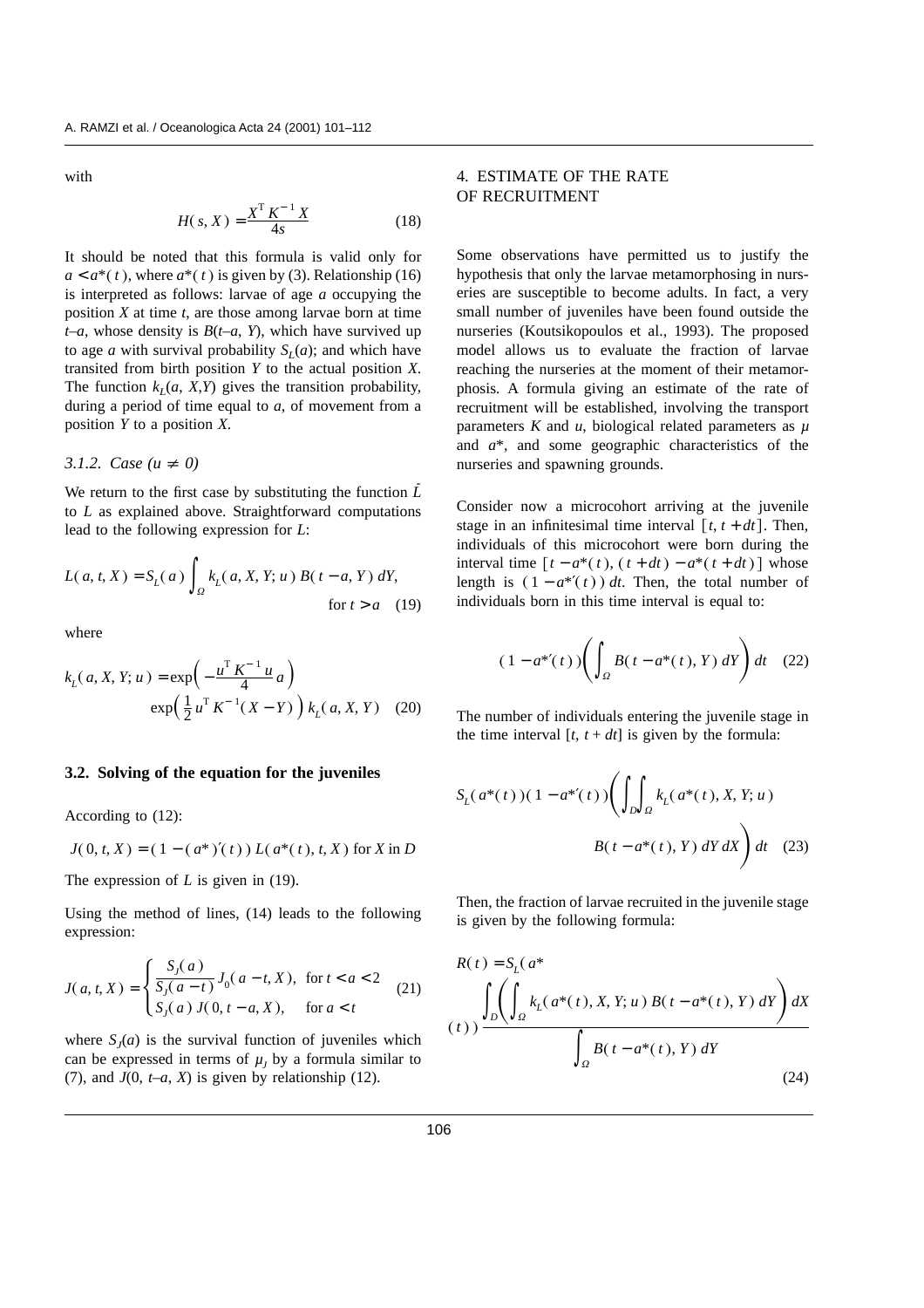The proportion arriving at a given nursery *D<sub>i</sub>* from all the larvae born (on any of the admissible spawning grounds) is:

$$
R_{i}(t) = S_{L}(a^{*}(t))
$$
\n
$$
\int_{D_{i}} \left( \int_{\Omega} k_{L}(a^{*}(t), X, Y; u) B(t - a^{*}(t), Y) dY \right) dX
$$
\n
$$
\int_{\Omega} B(t - a^{*}(t), Y) dY
$$
\n(25)

such that:

$$
R(t) = \sum_{i=1}^{I_D} R_i(t)
$$
 (26)

 $R(t)$  is, at time *t*, the fraction of eggs spawned at time  $t - a^*(t)$  that become juveniles in nurseries at time *t*.

Now, to compute the recruitment rate over a period  $[t_1, t_2]$ , corresponding to the birth period  $[t_1 - a^*(t_1), t_2 - a^*(t_2)]$ , we integrate both (23) and (22) and divide the first quantity by the latter one. We arrive at the following expression:

*Rtot* = *t*1 *t*2 *<sup>D</sup>*×*<sup>X</sup> SL a*\**t kL a*\**t*, *X*, *Y*; *u Bt* − *a*\**t*, *Y dY dX*- 1 − *a*\* ′*t dt t*1 *t*2 *X Bt* − *a*\**<sup>t</sup>*, *<sup>Y</sup> dY*- 1 − *a*\* ′*t dt*

or equivalently, changing the time variable from *t* to *s* defined by:

$$
t - a^{*}(t) = s
$$
  
\n
$$
a_{*}(s) = a^{*}(s + a_{*}(s)) \text{ and } a^{*}(t) = a_{*}(s)
$$
  
\n
$$
\int_{s_{1}}^{s_{2}} S_{L}(a_{*}(s)) \left( \int_{D} \left( \int_{\Omega} k_{L}(a_{*}(s), X, Y; u) B(s, Y) dY \right) dX \right) ds
$$
  
\n
$$
R_{tot} = \frac{\int_{s_{1}}^{s_{2}} \left( \int_{\Omega} B(s, Y) dY \right) ds}{\int_{s_{1}}^{s_{2}} \left( \int_{\Omega} B(s, Y) dY \right) ds}
$$
(27)

where  $s_i = t_i - a_*(t_i)$ ,  $i = 1, 2$  and  $a_*(s)$  is the period spent in the larval stage by a larva born at time *s* (thus, recruited in the juvenile stage at time *t* such that  $t - a^*(t) = s$ ). *R<sub>tot</sub>* gives the rate of recruitment for a season in terms of the spawning distribution and model parameters. Then, if one can estimate the egg distribution (from data sampling), the model can be used for recruitment prediction.

#### **4.1. A lower estimate of the rate of recruitment**

From formula (27), one deduces immediately a lower estimate of the rate of recruitment into the juvenile stage:

$$
R_{low}(s) = \int_{D} S_{L}(a_{*}(s)) \inf_{Y \in \Omega} k_{L}(a_{*}(s), X, Y; u) dX
$$
\n(28)

With the variable *s* standing for the birth date, (28) gives a value inferior or equal to the actual instantaneous time rate of the proportion of larvae born at time *s* recruited in the juvenile stage. If we assume that the time birth rate over the spawning ground is constant within a time interval  $[s_1, s_2]$ , that is,

$$
B_{\Omega}(s) =_{def} \int_{\Omega} B(s, Y) dY = \overline{B_{\Omega}} = \text{constant},
$$
  
for  $s_1 \le s \le s_2$ 

then,

$$
\left(\int_{s_1}^{s_2} R_{low}(s) \, ds\right) \overline{B_{\Omega}}
$$

gives a value inferior or equal to the actual number of larvae born within the time interval  $[s_1, s_2]$  which start metamorphosis (in the admissible domain). Therefore,

$$
\frac{\int_{s_1}^{s_2} R_{low}(s) \, ds}{s_1 - s_2} \tag{29}
$$

is a lower estimate of the instantaneous time rate of recruitment in the juvenile stage, for those larvae born within the time interval  $[s_1, s_2]$ , providing the assumption of a constant time birth rate holds during the same time interval. The assumption of a constant birth rate allows us to use (29) as a lower estimate of the recruitment, rather than:

$$
\min_{s_1\leq s\leq s_2} R_{low}(\sqrt{s}\,)
$$

thus, yielding a better estimate. Assessment of the value rests on the computation of  $a_*$  and the parameters  $K$  and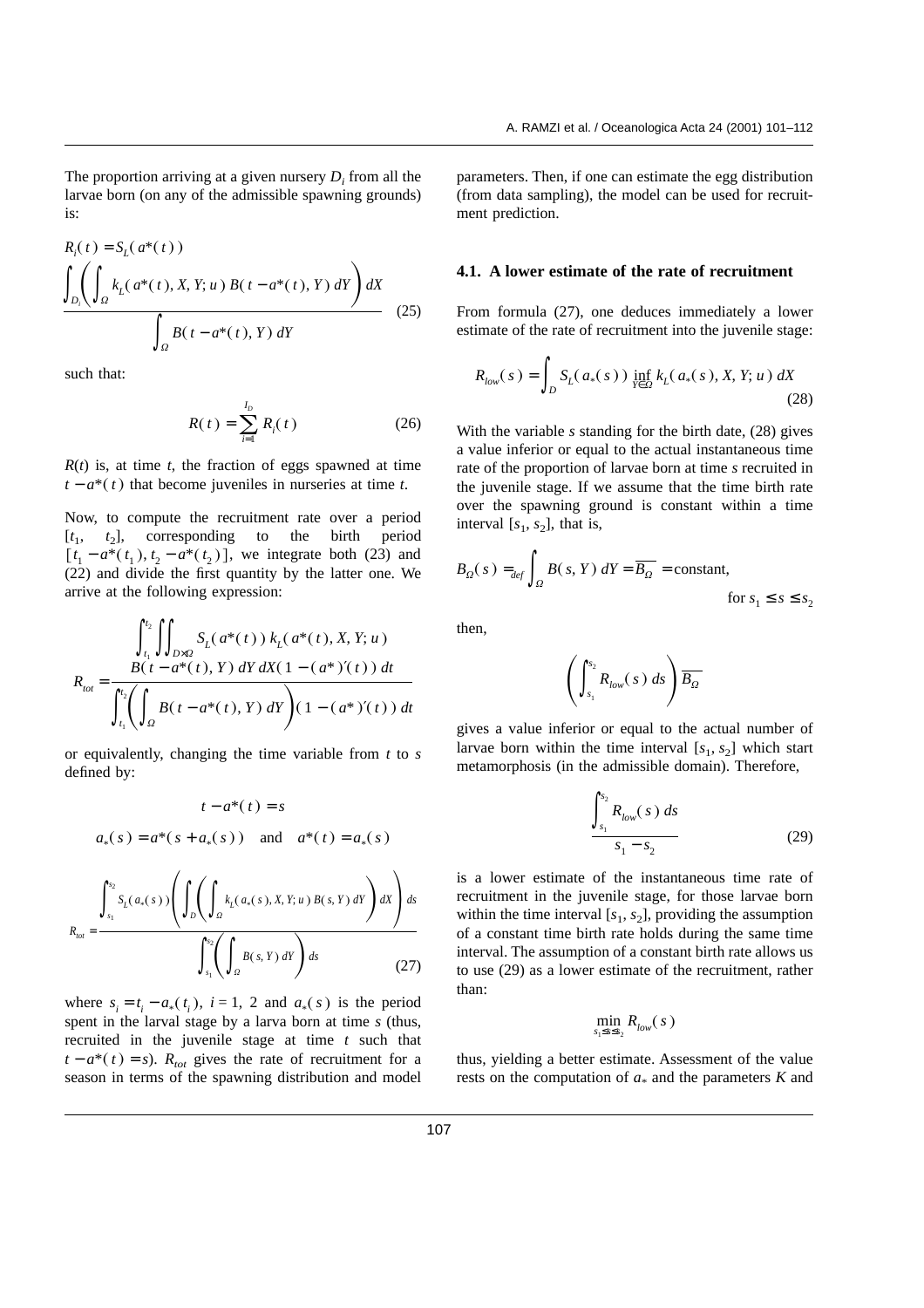*u*. These computations are the subject of the next subsection. The above estimates can be adapted so as to pinpoint a particular spawning patch or/and a particular nursery.

#### **4.2. Estimating some model parameters**

# 4.2.1. An estimate for  $a^*(t)$

In order to evaluate the function  $a^*(t)$ , it is necessary to determine the functions *f* and *g*. This may be done by using the functional relationship giving the development period in terms of the temperature. In Arino et al. (1996), the following model is considered:

$$
D(T) = aT^{b}, \quad a > 0 \text{ and } b < 0 \tag{30}
$$

where  $D(T)$  is the development period from the egg to the juvenile stage, at constant temperature *T*. The condition  $b < 0$  stands for the fact that the development period is decreasing with respect to temperature: the higher the temperature, the faster the growth and the shorter the development period. The coefficients *a* and *b* can be estimated by linear regression of larval growth data.

Now, let us suppose for a moment that the temperature *T* is constant during larval development. Equation (2) reads along characteristic lines:

$$
\frac{dw}{ds}(s) = f(T) g(w(s))
$$

and

$$
\int_0^{D(T)} \frac{dw(s)}{g(w(s))} = f(T) D(T)
$$

If the function  $\frac{1}{g}$  has an antiderivative *G*, then:

$$
G(w^*) - G(w_0) = f(T) D(T)
$$

thus, the expression of  $f$  is given by:

$$
f(T) = \frac{G(w^*) - G(w_0)}{D(T)}
$$

Integrating the above relationship from time  $t - a$  to  $t$ , we obtain:

$$
G(w(a, t)) - G(w_0) = (G(w^*) - G
$$
  

$$
(w_0)) \int_{t-a}^{t} \frac{1}{D(T(s))} ds
$$

The function  $a^*(t)$  is obtained when the following integral condition is satisfied:

$$
\int_{t-a^*(t)}^t \frac{1}{D(T(s))} ds = 1
$$
  
or, equivalently 
$$
\int_{t}^{t+a_*(t)} \frac{1}{D(T(s))} ds = 1
$$

The term  $\frac{1}{D(T(t))}$  represents the fraction of size gained, per time unit, at time  $t$  and temperature  $T(t)$ . Finally, to estimate the development period, we need to choose a model for the evolution of temperature. We use a sinusoidal function model for the temperature, of the type:

$$
T(t) = T_0 + T_m \sin(\alpha t + \gamma)
$$

We then proceed to a discretization of time with step *dt* 'small enough' for estimating the function  $a^*(t)$ . We approach the value of the integral:

$$
I(n) = \int_{t-n\delta t}^{t} \frac{1}{D(T(s))} ds \approx \delta t \sum_{i=1}^{n} \frac{1}{D(T(s_i))},
$$
for  $n = 1, 2, ...$ 

The stopping test for *n*, denoted *n*\*, is the smallest *n* such that  $I(n) \leq 1$  and  $I(n + 1) > 1$ . Then,  $a^*(t)$  is estimated by  $\left(n^* + \frac{1}{2}\right)\delta t$ .

# *4.2.2. Estimating transport parameters*

In order to estimate the transport parameters *K* and *u*, we assume that the spawning is concentrated in tiny patches, sufficiently distant one from the other. Choose one of them located in the vicinity of a point  $X^0$ , occupying a small area  $\omega_{x_0}$  around  $X_0$ , with the egg density equal to  $B(t, X_0)$  all over the patch; then, the spatio–temporal distribution of the larvae initiated from this patch is approximated by:

$$
L(a, t, X) \approx S_L(a) k_L(a, X, X^0; u) B(t - a, X^0) \omega_{X_0}
$$

The quantity:

$$
\pi_{X_0}(a, X) = \frac{L(a, t, X)}{B(t - a, X^0) \omega_{X_0}} = S_L(a) k_L(a, X, X^0; u)
$$

gives the spatial distribution, relative to the initial egg patch, of larvae of age *a*, counting the mortality. Thus, leaving the mortality out, the quantity  $k_L(a, X, X^0; u)$ reads as the probability density for a larva born near  $X_0$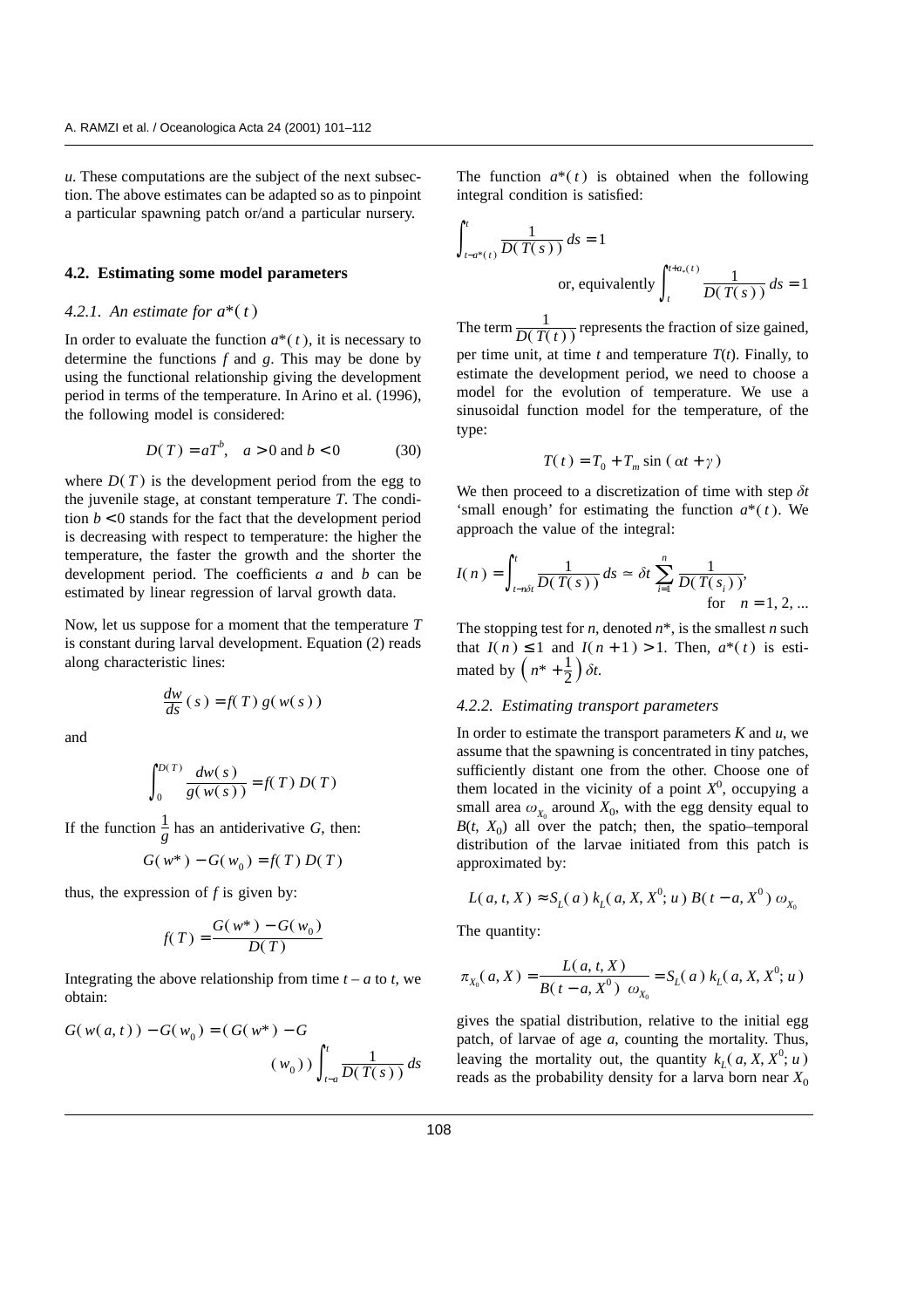to reach the point *X* at age *a*. To say a little more about this probability, it is necessary to look at it in more detail. Using formula (20), a straightforward computation leads to:

$$
k_L(a, X, X^0; u) = \mathbb{P}(a, X) + \mathbb{P}(a, \tilde{X})
$$

where

$$
\mathbb{P}(a, X) = \frac{1}{4\pi a \sqrt{\det(K)}} \exp \left\{-\frac{(X - (X^0 + au))^T K^{-1} (X - (X^0 + au))}{4a}\right\}
$$

 $\tilde{X} = TX$ , and *T* is given by formula (15).

We have:

$$
\pi_{X_0}(a, X) = S_L(a) [\mathbb{P}(a, X) + \mathbb{P}(a, \tilde{X})]
$$

We note that  $P(a, X)$  is a normal probability law. If  $\mathbb{P}(a, \tilde{X})$  can be neglected in comparison to  $\mathbb{P}(a, X)$ , then, for each time  $t \geq 0$ , the 'relative' spatial distribution  $\pi_{X_0}(a, X)$  of larvae of the same cohort aged *a*, born in the same point  $X^0$ , is assimilated to a normal distribution of mean  $m_a = S_{\underline{L}}(a)(X^0 + au)$  and covariance matrix  $\Gamma_a = 2a(S_L(a))^2 K$ . So, knowing the survival function  $S<sub>L</sub>(a)$  and the eggs and larvae distribution (e.g. using data sampling), one can estimate  $X^0$ , *u* and *K*.

In the case of many spawning points, one can use the same principle but the time and the area of dispersion must be shorter and closer to the time and the area of spawning so that no mixing occurs between larvae born in different spawning points.

Let us now check conditions under which  $P(a, \tilde{X})$  can be neglected with respect to  $P(a, X)$ . Denote by:

$$
r = \frac{\mathbb{P}(a, \tilde{X})}{\mathbb{P}(a, X)} =
$$
  
exp $-\frac{1}{4a}$ {( $\tilde{X} - X$ )<sup>T</sup> K<sup>-1</sup>( $\tilde{X} - X$ ) + 2( $\tilde{X} - X$ )<sup>T</sup> K<sup>-1</sup>  
( $X - (X^{0} + au)$ ))}

Direct computation of the above expression yields:

$$
r = \exp -\frac{x_1(x_1^0 + au_1)}{ak_{11}}
$$
  
where  $X^0 = (x_1^0, x_2^0)^T$  and  $u = (u_1, u_2)^T$ .

Note that the quantity  $x_1^0 + a u_1$  is certainly positive and large, for a reasonable range of values of  $x_1^0$ , *a* and *u*<sub>1</sub>. So,

the bigger the ratio  $\frac{x_1}{a}$  $\frac{a}{a}$ , the smaller *r* and the better the approximation of  $\mathbb{P}(a, X) + \mathbb{P}(a, \tilde{X})$  by  $\mathbb{P}(a, X)$ . Furthermore, if *a* is sufficiently small, most larvae would not have time to diffuse far from their birth position  $X^0$ . So, if we proceed by a sampling strategy where the stations are close to spawning points, namely,  $x_1 \approx x_1^0$ , then:

$$
r \approx \exp\left(-\frac{(x_1^0)^2}{ak_{11}}\right)
$$

will tend exponentially to zero if  $(x_1^0)^2$  $\frac{1}{ak_{11}}$  becomes large.

The condition that  $x_1^0$  be large or *a* small leads to the same observation, that the spawning areas can be considered sufficiently far from the coast that the spatial boundary effects can be neglected. In this case, one can do as if there were no boundary, thus the spatial distribution follows a normal law.

# 5. DISCUSSION AND CONCLUSION

The results presented in this paper are based on the same general hypotheses as those that were used in Arino et al. (1996). With regard to physical processes, repeated observations made by (Koutsikopoulos et al. 1993) indicate that drift by currents is weak and roughly parallel to the coast, therefore it would not explain the transport of larvae to the nurseries. Residual tidal currents have roughly the same effect (Le Cann et al., 1992). So, it has been suggested that the transport of a probably very small fraction of the spawning biomass towards the nurseries should be the result of an essentially diffusive process, both biological and physical on a very small scale. Arino et al. (1996) has dealt with the one-dimensional case, considering that the principal spatial coordinate was the distance to the coast. Introducing the coordinate parallel to the coast was felt a necessity in view of the heterogeneity of the coast and the fact that, as was mentioned above, the current tends to act along the coast. Regarding the life history of the sole, the scheme was: the egg stage followed by the early larval stage, both essentially passive, then an active feeding larval period preceding the metamorphosis into a juvenile flat fish which should occur within immediate vicinity of a nursery. The rationale for the geographic localization of the onset of the juvenile stage was a series of observations showing that nearly no juvenile has ever been captured out of the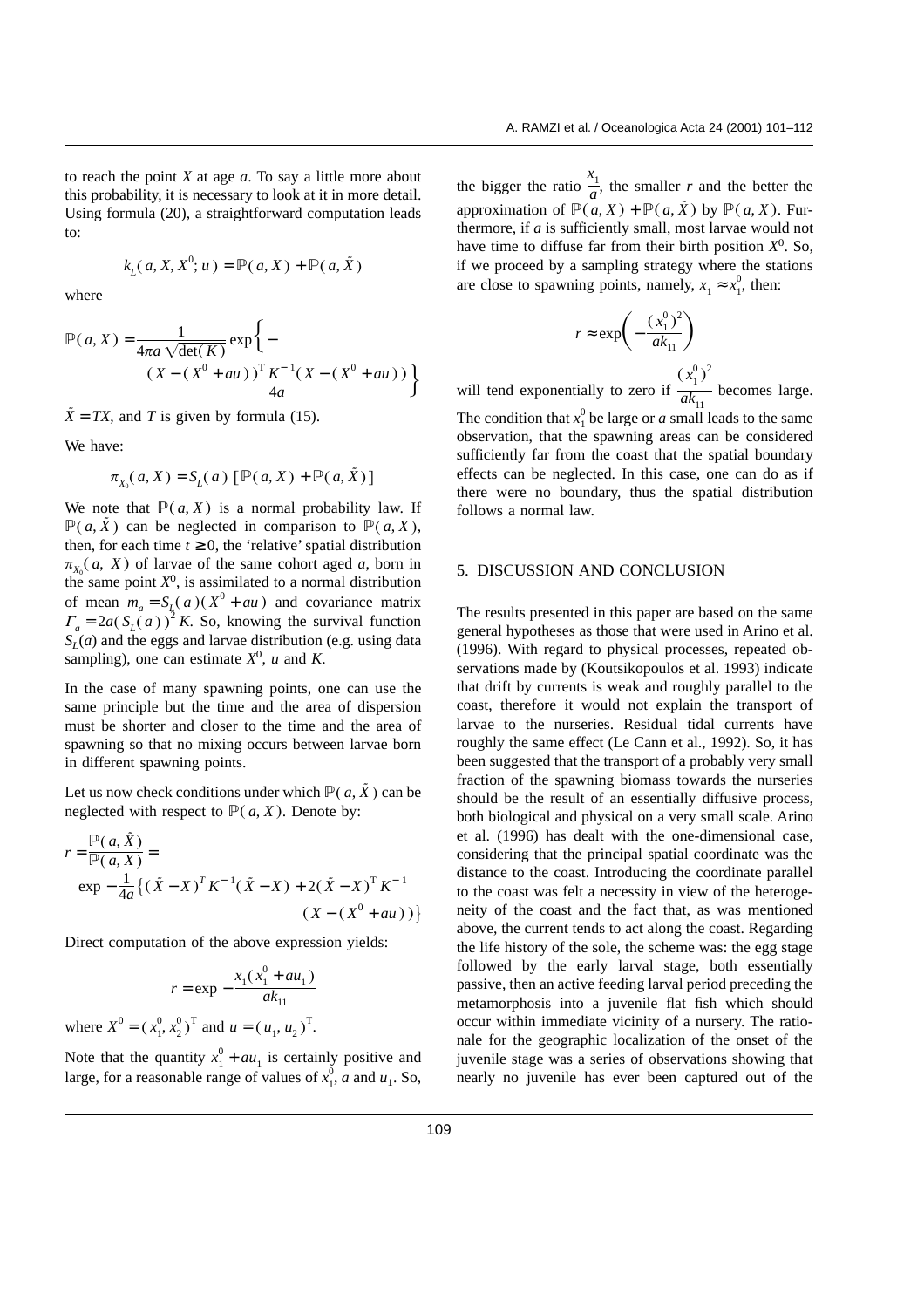nurseries (Koutsikopoulos et al., 1991). The model proposed in Arino et al. (1996) was built on these hypotheses. The model still suffers from several drastic simplifications, such as taking averages of all the parameters (including the velocity) and state variables instead of their local values. Vertical movement is an important component of fish dynamics. After a few days, the larva starts to adopt the usual circadian rhythm, being near the surface at night while reaching the lower part of the column during daylight. Compared to the mean span of the larval stage (between 40–60 days (Koutsikopoulos et al., 1991)), daily processes may be considered fast and are susceptible to be approximated using the theory of the aggregation of variables (the reader can look at Antonelli and Auger, 1998, for example, for getting a view on this theory and some applications). Such an approach was used in (Arino et al., 1999) in a study of the vertical displacement of fish larvae. A mean value of the horizontal velocity emerges from the aggregation of the velocity at various levels of the water column, associated with vertical mixing. This is not however the way it was carried out in (Arino et al., 1996) nor is it so in the present work. The possible role of vertical migration, combined with depth-differential advection, on the horizontal displacement will be investigated in a coming paper, using a 3D model fed with some real oceanographical data.

With regards the description of the life cycle, the emphasis in Arino et al. (1996) as well as here was put on the larval stage. In contrast, there are important gaps in the modelling of other stages: for the juvenile stage, for example, no space variability was accounted for. Although the movements of the juveniles are indeed quite limited, compared to those of the adults and larvae, one cannot however neglect their potential impact on their dynamics.

The main purpose in Arino et al. (1996) and in the present work was to explore by a mathematical model the combined role of diffusion-driven migration and temperature-dependent growth in the recruitment of larvae in the juvenile stage. The link between the physical and physiological processes is that a supposedly existing size threshold for metamorphosis is to be reached within close vicinity of a nursery. The unique feature of both our earlier work and this one is the same: it is to propose analytic formulae, which can be computed numerically and can also be used for sensitivity analysis.

How does the present work compare to Arino et al. (1996)? It would not be exact to consider that it is just the same as Arino et al. (1996) in the 2D setting instead of 1D. This very fact introduces non trivial complications in the mathematical treatment which are well reflected in paragraph 4.4.2: the fundamental solution, that is, the solution describing the time change of the concentration of a property which initially was concentrated in a single point, is not monotonic and it has been necessary to introduce an approximation to recover the more familiar concept of a normal distribution. The model incorporates some new features, such as for example assuming no-flux spatial boundary conditions, which is more realistic a hypothesis than assuming no population on this part of the boundary, but adds a little more to the difficulty of dealing with two dimensions. The model also accounts for the possible subdivision of the spawning or the nursery area into separate patches. A special effort was invested in the modelling of larval growth and in computing the growth function in terms of experimentally obtained functions (section 4).

What has been done in Arino et al. (1996) and in the present work is essentially based on experimental and field studies made in the eighties and early nineties (Dorel et al., 1991; Koutsikopoulos et al., 1989, 1991; Le Cann et al., 1992; Koutsikopoulos et al., 1993). Recent progress in sampling techniques as well as in the analysis of biological data has led experts on the Dover sole to modulate some of the hypotheses, which play a fundamental role in the models we have elaborated. There are several new aspects, regarding both the ecology of the sole and the identification of the nurseries and the spawning grounds that would need to be taken into account. We now mention a few of these.

It has been assumed in this paper that only the larvae completing metamorphosis within the nurseries are susceptible to reach sexual maturity: this hypothesis has been verified in each field study (Koutsikopoulos et al., 1989, Amara et al., 1993; Lagardère et al., 1999). However, it has been observed (Amara et al., 1993), see also Lagardère et al., 1999), that metamorphosing larvae were more abundant in the area 30–40 m deep than previously reported. These observations, favoured by the development of more powerful samplers Amara et al., 1994), suggest that additional mechanisms apart from diffusion play a role in the transport of larvae into the 20 m deep area and the nurseries. This leads us to mention a point which is gaining favour in the present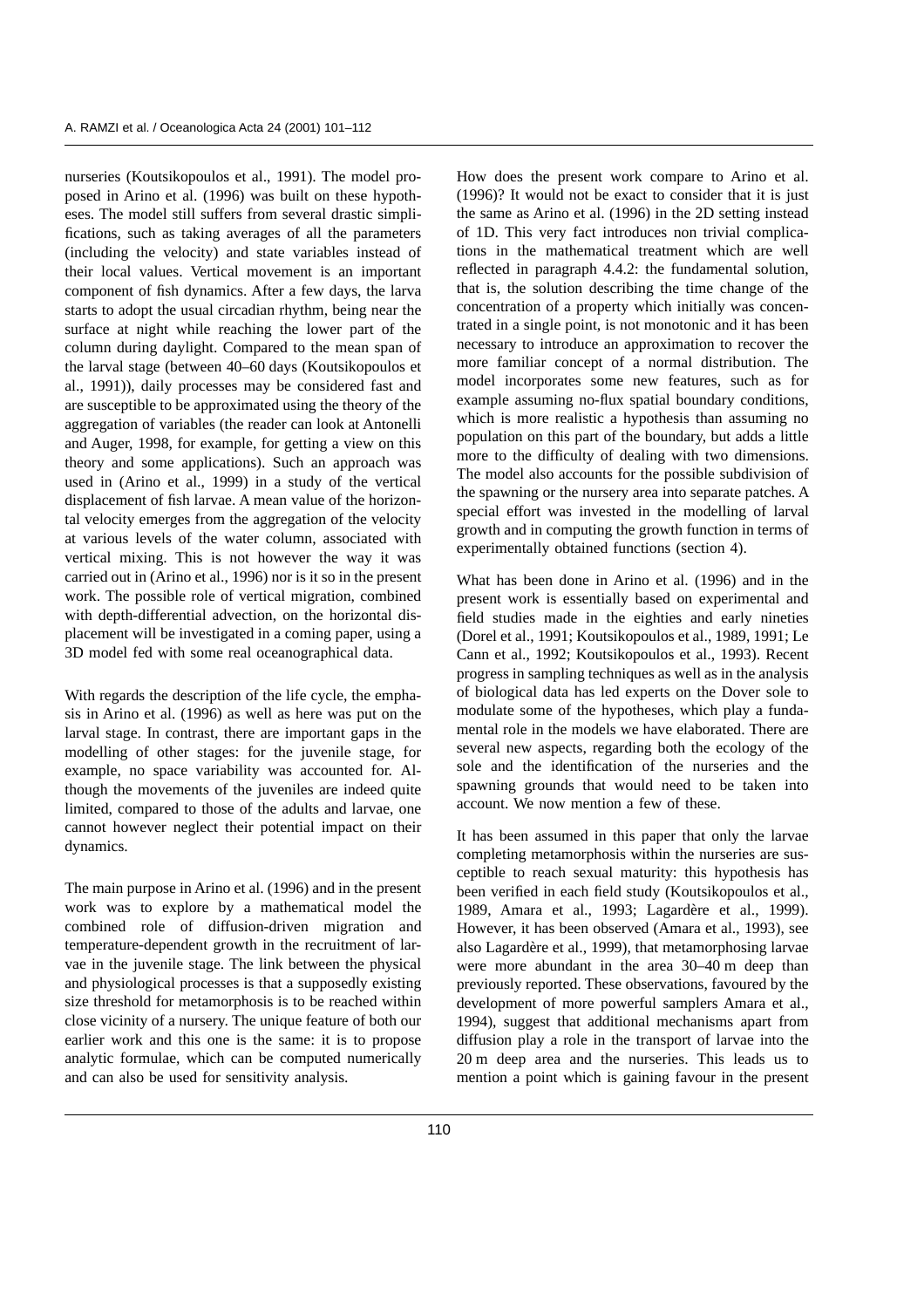ideas on the ecology of the sole, that is, the idea of subdividing the migration of the sole into two distinct processes: a first one, essentially driven by diffusion, would select in a mostly random fashion the larvae which have the potential to become adults, the ones which by diffusion are transported within 20–40 km from the coast; then, a second mechanism, involving active movement of the larvae, notably in the water column, and tidal currents (Champalbert and Koutsikopoulos, 1995), would allow the successful individuals to reach the nurseries. Some physiological changes occurring during the development of the larva would then play a crucial role: for example, the use of an inflated swim bladder, viewed more as an energy saver than a device essential for the sole to ascend in the water column (Blaxter, 1980), would give *Solea solea* an advantage over the thickback sole, *Microchirus variegatus*, to reach coastal nurseries (Amara et al., 1998). In fact, the combination of vertical movement and horizontal transport could be enough to explain the migration of the larvae from the spawning ground to the 20–40 km offshore area. Finally, the type and characteristics of the nurseries become an important feature of the success, and recent advances in the analysis of chemical constituents of otoliths have permitted the determination of environmental imprints, which should be useful in exploring the relationships between the various nurseries and spawning grounds, and possibly estimating the distinctive role and importance of each nursery in the recruitment.

In conclusion, we want to stress two points: 1) migration from the spawning ground to within 20–40 km from the coast can be explained by a combination of diffusion and SE–NW drift, both horizontal, viewed as an average of corresponding properties throughout the water column. This is in agreement with the suggestion that was made notably in (Koutsikopoulos et al., 1991), and that stimulated (Arino et al., 1996) and the present work. What our paper adds to the intuition is that this mechanism can produce significant recruitment only if the drift is suitably small and the diffusion is big enough, and it provides formulae that can be used to estimate how small the drift should be and how big the diffusion. 2) For the perspectives: the mechanisms in action in the 20–40 km distance to the coast combine diffusion with possibly more prominent physical factors, notably tidal currents, concurrently with physiological features of the metamorphosing larvae which allow them to exploit the vertical movement to reach the nurseries. This part of the dynamics requires the development of a new model, possibly three dimensional, in order to account for the increased impact of the vertical movement in it together with its conceivably greater heterogeneity when nearing the 20 m or less deep waters. Future work is envisaged in this direction.

# **REFERENCES**

- Amara, R., Lagardère, F., Désaunay, Y., Marchand, J., 2000. Metamorphosis and estuarine colonization in the common sole, *Solea solea* (L.): implications for recruitment regulation. Oceanol. Acta 23 (4), 469–484.
- Amara, R., Désaunay, Y., Lagardère, F., 1993. Seasonal distribution and duration of the planktonic stage of Dover sole, *Solea solea* (L.), larvae in the Bay of Biscay: an hypothesis. J. Fish Biol. 43 (Suppl. A), 17–30.
- Amara, R., Désaunay, Y., Lagardère, F., 1994. Seasonal variation in growth of larval sole, *Solea solea* (L.), and its consequences on the success of larval immigration. Neth. J. Sea Res. 32, 287–298.
- Amara, R., Lagardère, F., 1995. Taille et âge au début de la métamorphose chez la sole, *Solea solea* (L.), du golfe de Gascogne. ICES J. Mar. Sci. 52, 247–256.
- Amara, R., Poulard, J.C., Lagardère, F., Désaunay, Y., 1998. Comparison between the life cycles of two soleidae, the common sole, *Solea solea* (L.), and the thickback sole, *Microchirus variegatus*, in the Bay of Biscay (France). Env. Biol. Fish. 53, 193–209.
- Arino, O., Koutsikopoulos, C., Ramzi, A., 1996. Elements of mathematical modeling of evolution in number of a sole population. J. Biol. Syst. 4, 445–458.
- Arino, O., Sanchez, E., Bravo de la Parra, R., Auger, P., 1999. A singular perturbation in age-structured population model. SIAM J. Appl. Mathematics 60, 408–436.
- Antonelli, P., Auger, P., 1998. Aggregation and emergence in population dynamics. Math. Comput. Model. 27 (special issue), 4.
- Blaxter, J.H.S., 1980. The effect of hydrostatic pressure on fishes. In: Ali, M.A. (Ed.), Environmental physiology of fishes. Plenum Press, New York, pp. 369–386.
- Champalbert, G., Koutsikopoulos, C., 1995. Behavior, transport and recruitment of Bay of Biscay sole (*Solea solea* (L.)): laboratory and field studies. J. Mar. Biol. Assoc. U.K. 75, 93–108.
- Dorel, D., Koutsikopoulos, C., Désaunay, Y., Marchand, J., 1991. Seasonal distribution of young sole (*Solea solea* (L.)) in the nursery ground of the Bay of Vilaine (Northern Bay of Biscay). Neth. J. Sea Res. 27, 3/4, 297–306.
- Fonds, M., 1979. Laboratory observations on the influence of temperature and salinity on development of the eggs and growth of the larvae of *Solea solea* (Pisces). Mar. Ecol. Progr. Ser. 1, 91–99.
- Horwood, J., 1993. The Bristol Channel Sole (*Solea solea* (L.)): a fisheries case study. Adv. Mar. Biol. 29, 215–367.
- Koutsikopoulos, C., Désaunay, Y., Dorel, D., Marchand, J., 1989. The role of coastal areas in the life history of sole (*Solea solea* (L.)) in the Bay of Biscay. In: Ros, J.D. (Ed.), Topics in marine biology, Scient. Mar. 53, pp. 567–575.